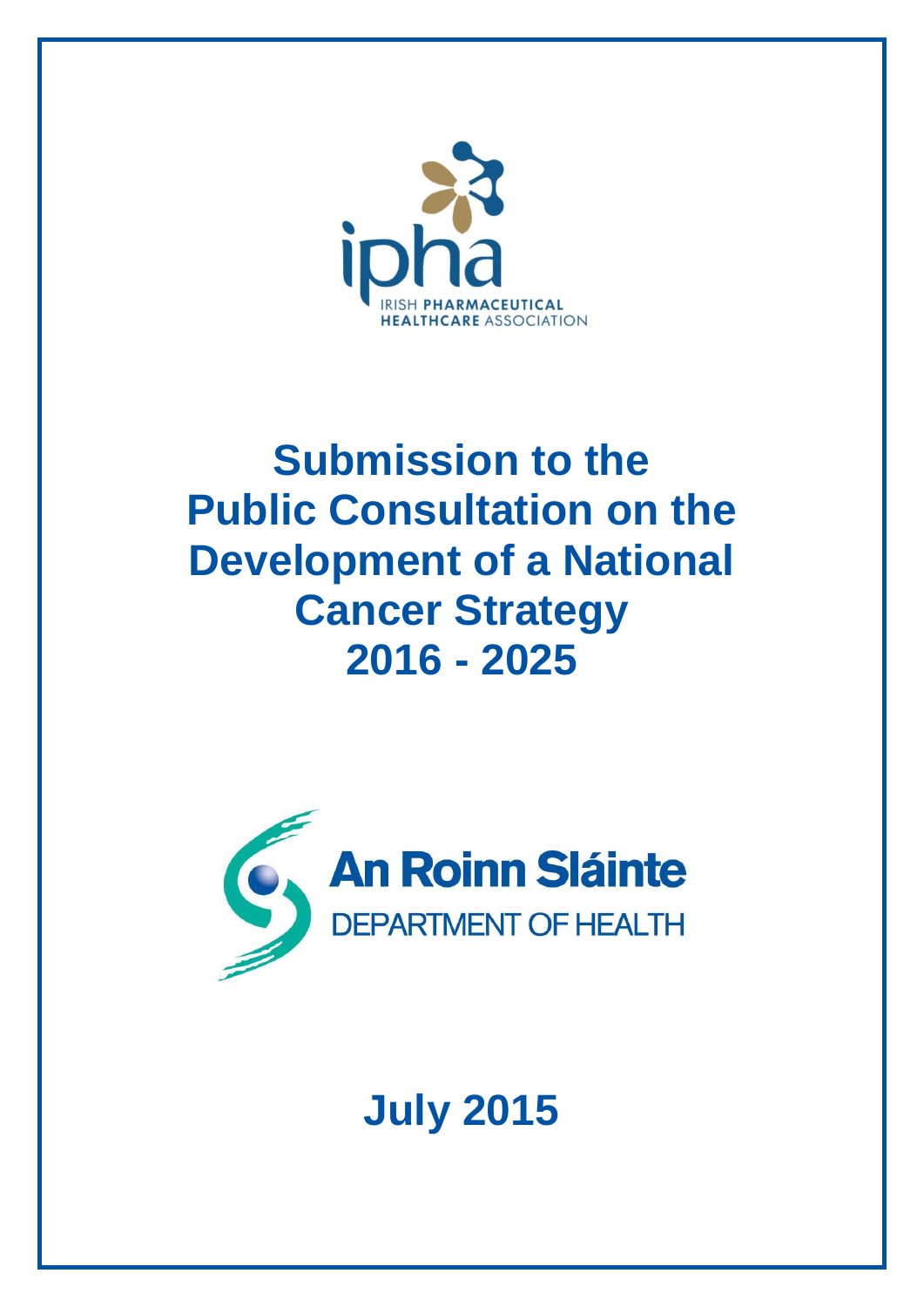## **TABLE OF CONTENTS**

|                                                                                                                                                        | Page |
|--------------------------------------------------------------------------------------------------------------------------------------------------------|------|
| <b>INTRODUCTION</b>                                                                                                                                    | 3    |
| <b>EXECUTIVE SUMMARY</b>                                                                                                                               | 4    |
| <b>FORMALISING AND RECOGNISING THE ROLE OF THE RESEARCH-BASED</b><br><b>PHARMACEUTICAL INDUSTRY AS A KEY STAKEHOLDER IN CANCER</b><br><b>TREATMENT</b> | 6    |
| <b>MAKING EARLY ACCESS TO INNOVATION A KEY PERFORMANCE</b><br><b>INDICATOR FOR 2016-2025</b>                                                           | 8    |
| <b>BROADENING THE EVALUATION OF CANCER TREATMENTS AND</b><br><b>STREAMLINING PHARMACOECONOMICS ASSESSMENTS</b>                                         | 12   |
| DRIVING CLINICAL RESEARCH INTENSITY TO A NEW LEVEL IN IRELAND                                                                                          | 15   |
| <b>APPENDIX</b>                                                                                                                                        | 17   |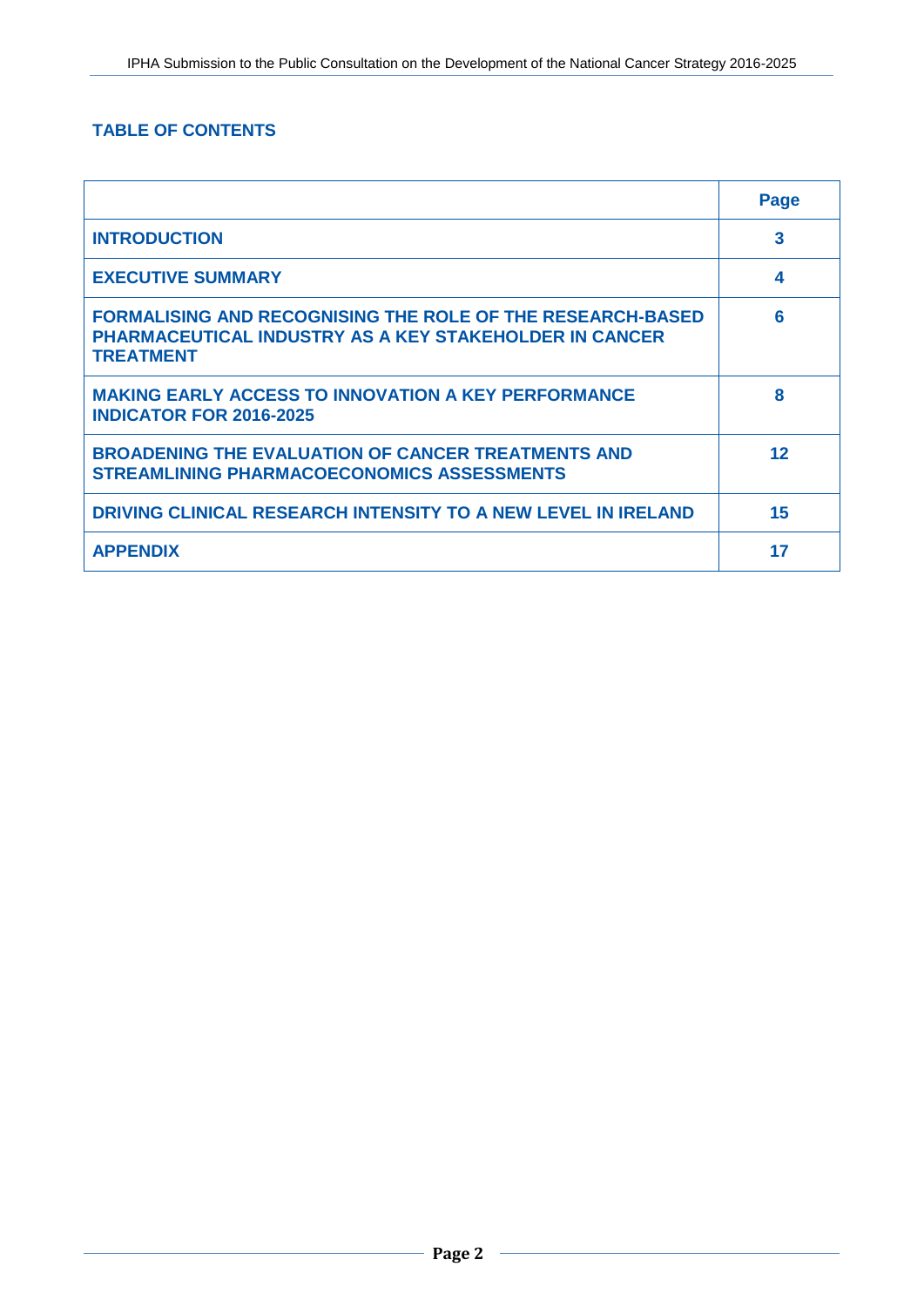## **INTRODUCTION**

The Irish Pharmaceutical Healthcare Association (IPHA), represents the international researchbased pharmaceutical companies who are responsible for developing, manufacturing and bringing innovative medicines to the Irish market. IPHA welcomes the opportunity to submit comments and suggestions to the Steering Group for consideration in the Development of the National Cancer Strategy 2016 – 2025.

The interaction between the industry and healthcare professionals is one which the industry believes brings benefits to both parties and ultimately to patient care. In this submission, the IPHA would like to outline the role of the industry in the current provision of cancer services in Ireland and the opportunities and challenges which we see now and in the coming ten years. We would also like to provide evidence of the value which the industry brings specifically in the area of medical oncology and how that could be built on through purposeful collaboration, to maximise the outcomes for Irish patients over the period 2016 – 2025.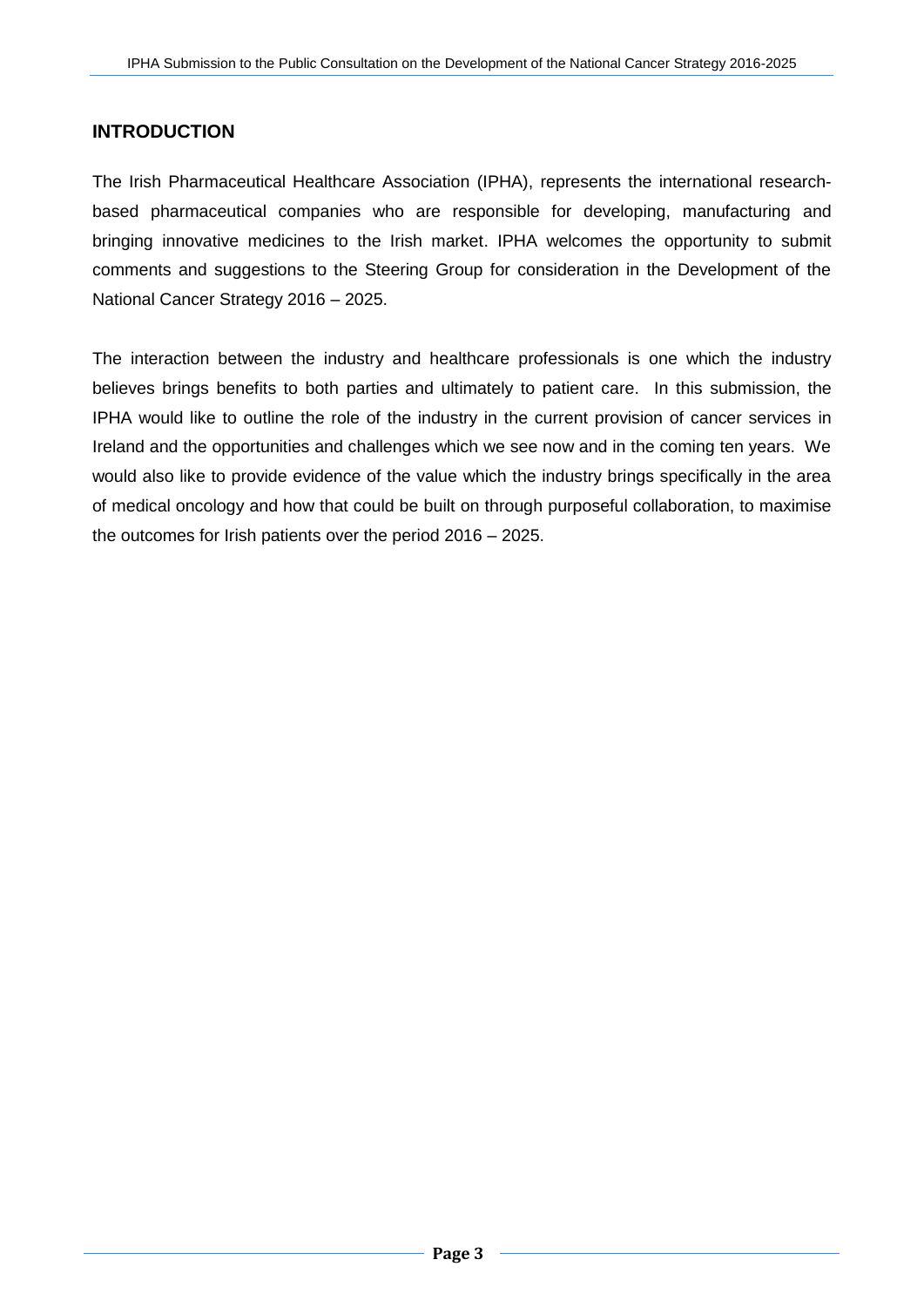## **EXECUTIVE SUMMARY**

The benefit of having a clear strategy for cancer services in Ireland can be seen from the results achieved over the past ten years, it is therefore important to build on this over the next ten years and to engage all stakeholders to maximise the opportunities which the next strategy can deliver. In the area of medical oncology IPHA member companies are directly involved with Irish cancer services on a daily basis, from clinical trials right through to home delivery and nursing services. Given the level of existing activity and particularly with the degree of innovation and development in pharmaceutical treatments, the industry would like to participate purposefully and be formally included as a partner in the development of cancer services over the next ten years, at both a strategic and operational level.

There have been significant innovations in medical oncology in recent years and the development pipeline is also robust and promising. This is important in the context of rare cancers where options for patients are limited; however, such innovation can only be of benefit when it is actually used to treat patients. While it is obviously important that resources are used properly, it is also important that in evaluating innovative cancer treatments that decisions are made in an effective and timely manner, to ensure patients have the required access to the products. The industry is already working with payors/budget holders around the globe to create flexible systems to ensure both value for money and early access objectives are addressed. In order to achieve this in Ireland, early and timely access must be a strategic policy objective and should be measured accordingly via Key Performance Indicators.

The degree of treatment innovation together with demographic shifts are putting increasing pressure on cancer services in Ireland, so it is proper that there is robust evaluation of all spending and investment decisions. There is a comprehensive process for the pharmacoeconomic evaluation of all medicines, however, for a number of reasons the standard method provides challenges in the area of oncology, which can and does result in significant delays to reimbursement decisions on oncology medicines. To minimise the effect of delay on patients, IPHA would like to engage with the HSE and the NCCP to develop a system which is more appropriate for oncology and also to agree defined timelines for the reimbursement process so there is clarity for all involved.

Clinical research is of paramount importance to ensure the current degree of innovation in oncology persists. Having an active oncology research environment in Ireland is very important, primarily since patients have the opportunity to be treated early with novel products. There are a number of structural elements required to improve the attractiveness of Ireland as a location for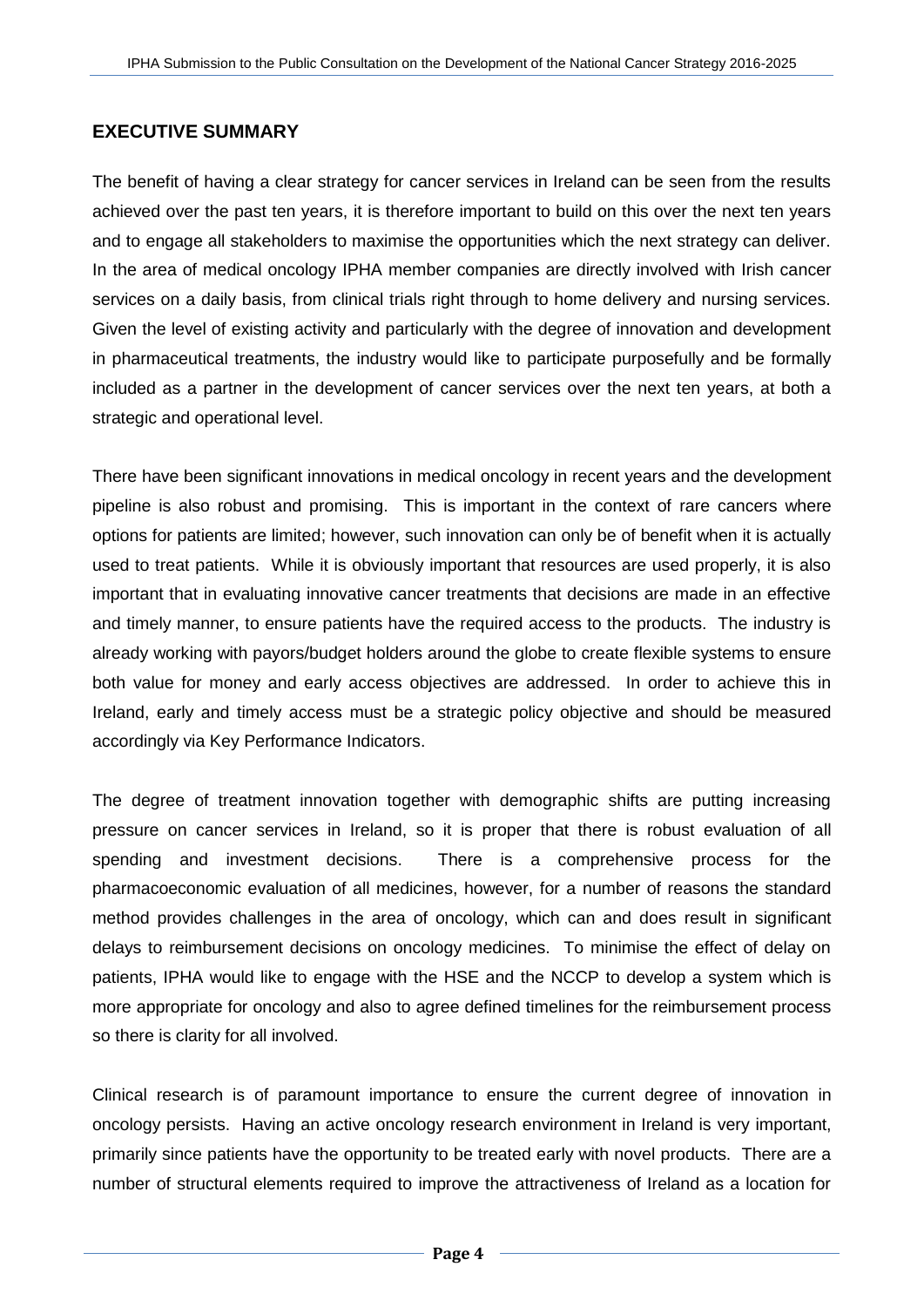global clinical trials from the perspective of the pharmaceutical industry, however, there also needs to be a clear strategic vision to underpin this.

As an engaged and serious stakeholder group in medical oncology, the Irish Pharmaceutical Healthcare Association wishes to participate positively and purposefully on both a strategic and operational basis with the cancer services, through active dialogue and sharing of international best practice with both the Steering Group and the National Cancer Control Programme. IPHA is open and willing to collaborate on the development of relevant strategic objectives in the first instance and to participate in specific projects and joint working arrangements as appropriate.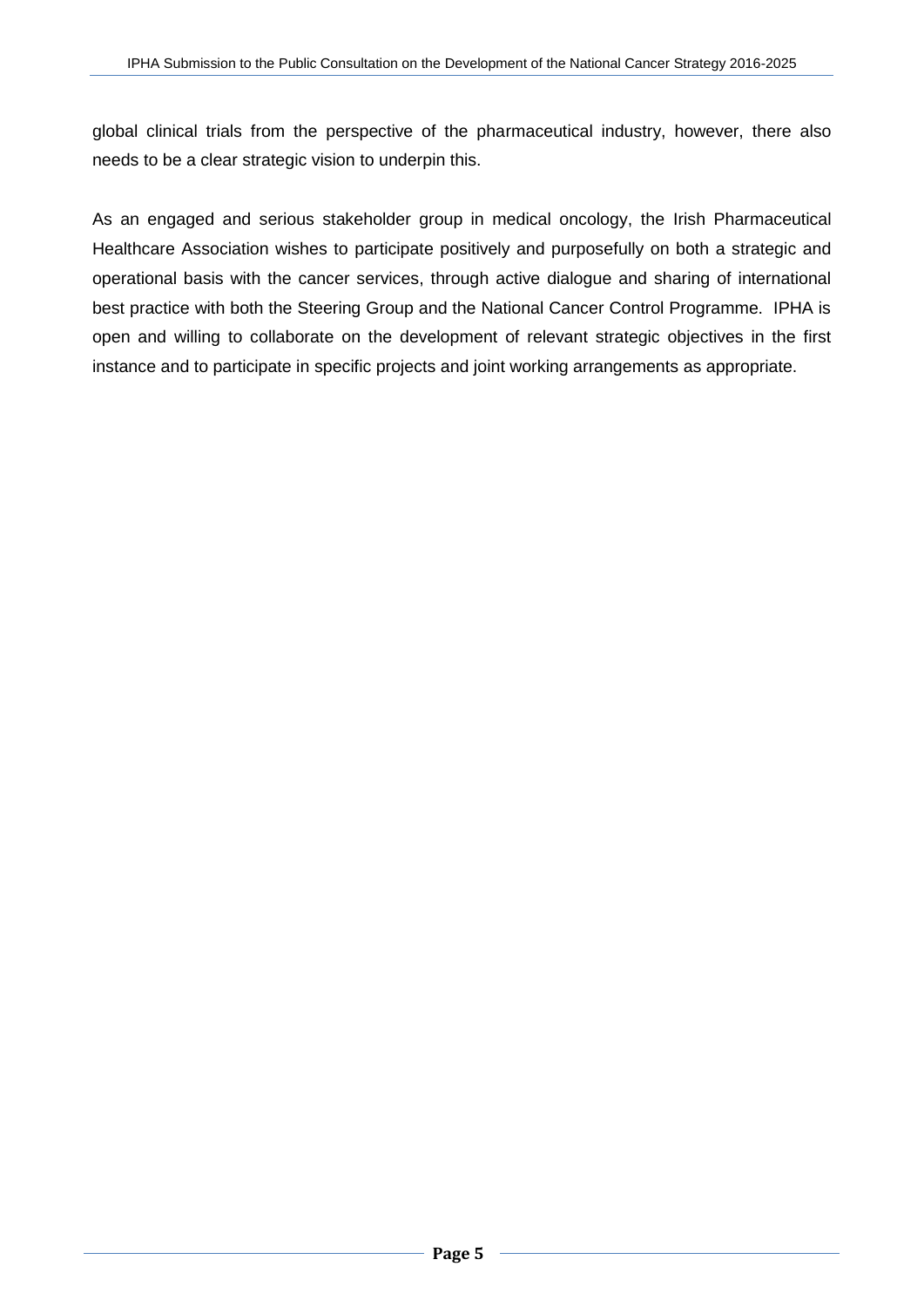## **FORMALISING AND RECOGNISING THE ROLE OF THE RESEARCH-BASED PHARMACEUTICAL INDUSTRY AS A KEY STAKEHOLDER IN CANCER TREATMENT**

The development and use of innovative pharmaceutical therapies in cancer continues to make a significant difference in improving and extending the lives of patients. The battle against cancer is challenging and complex and requires input from all stakeholders. The pharmaceutical industry plays an important role in Ireland in advancing the scientific understanding of many cancers, in developing and making available advanced therapies to our oncology specialists and their patients, and in providing value added programmes to support patient care.

We are pleased to join other stakeholders in acknowledging the significant improvements in cancer services and outcomes over the past ten years. We recognise the central role played in this by the NCCP, as outlined in the recent Evaluation Panel Report<sup>1</sup>. We believe that the industry has also played a significant part through our medicines and the considerable interactions that we have with healthcare professionals across the entire cancer landscape.

## *Existing industry collaboration*

IPHA member companies and their staff work to find solutions for healthcare professionals and their patients across the cancer spectrum, from clinical trials to the collection of data on outcomes. Examples of these activities (see Appendix for details) include:

- company sponsored trials and investigator initiated studies;
- compassionate use programmes following physician requests for patients with unmet medical needs;
- early access programmes after regulatory approval but in advance of reimbursement;
- **treatment at home programme for patients in remote areas who have trouble attending the** hospital for treatment;
- nurse support programme for patients;
- patient support materials;
- **PEDRI** provision of educational support to healthcare professionals;
- **PED PROJECTS** to develop the use of predictive biomarker testing;
- support for the establishment of a National Biobank facility;
- support for the development of successful registries in Ireland.

## *Challenges – current & future*

We share an objective of ensuring that Irish patients have timely access to the most innovative products, regardless of their means or location. Timely access to innovative medical treatments

l <sup>1</sup> Warde, P., de Koning, H., Richardson, A., (December 2014) *National Cancer Strategy 2006: a Strategy for Cancer Control in Ireland Evaluation Panel Report*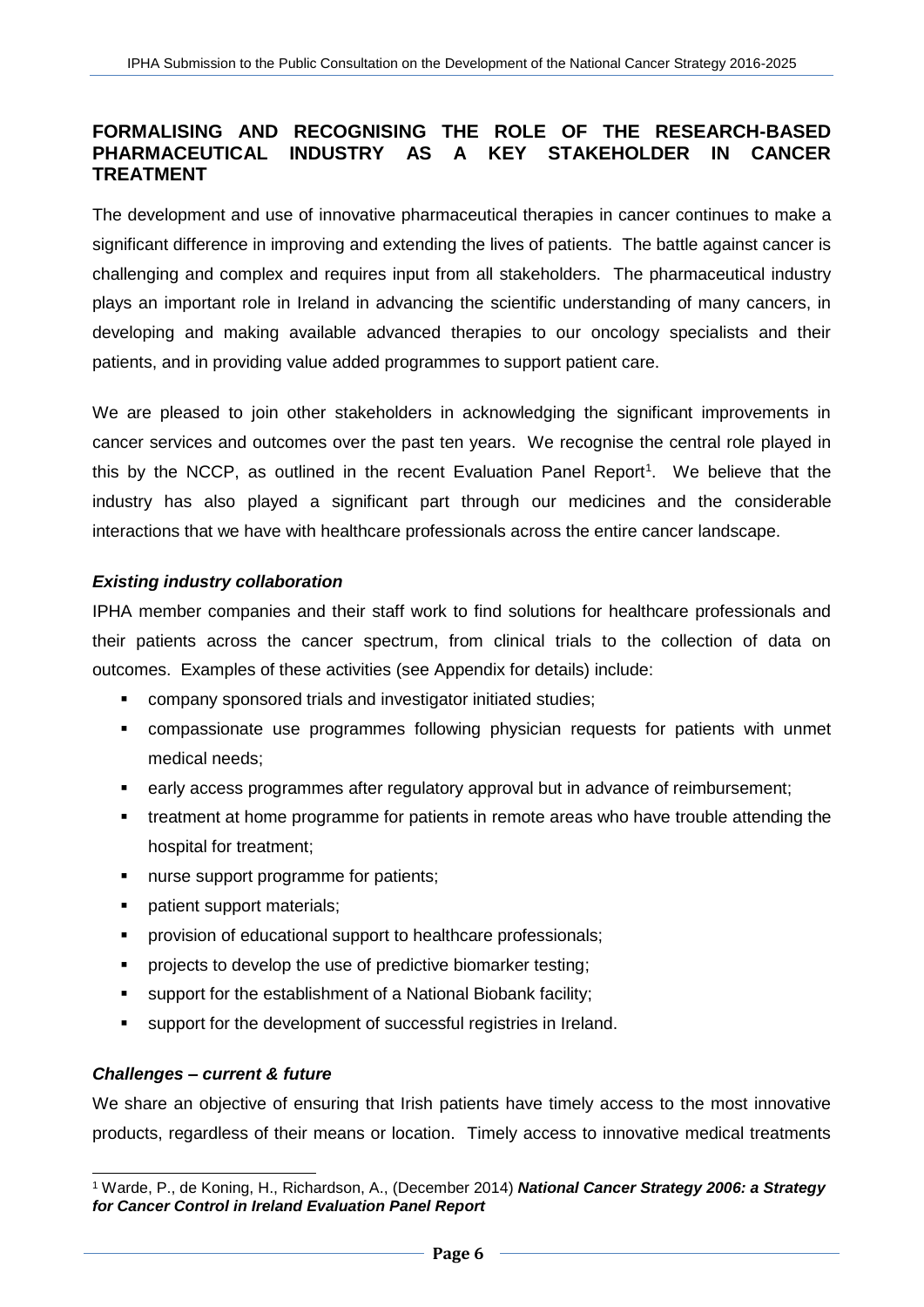is of particular importance to cancer patients. Time is of the essence in all aspects, from prevention to diagnosis, cure, mitigation and palliation. It is wonderful that there have been so many ground-breaking advances in medical oncology treatment in recent years, but that has brought many challenges in terms of systems and resources required to avail of these innovations.

We are all aware of the difficulties which arise when patients cannot get access to a new and effective medicine due to administrative, budgetary or other challenges. It is imperative that the State's health authorities, healthcare professionals in cancer care and the industry work closely and productively together to ensure that these problems are minimised or eliminated.

Ensuring the appropriate use of medicines is critical to enabling the health service to deliver a high-quality, safe, efficient and effective service to patients. Benchmarking levels of oncology medicines usage with comparable countries can help inform health policy and service-delivery to ensure Ireland ranks within the best in the world when it comes to cancer care.

It is well documented globally and in Ireland that there are many challenges for healthcare systems to provide the most innovative treatments, particularly as the population ages. In Ireland, by 2025 a 50% increase in new cancer cases is expected compared to  $2010^2$ . A proportionate increase in the numbers of treatments is also expected, including an increase in chemotherapy of 42%-48%<sup>3</sup>. There will undoubtedly be further funding pressures to ensure all patients in need have access to life-saving or life-extending treatments.

## *Partnership – flexibility & dialogue are essential for success*

The pharmaceutical industry is proactively facilitating change to enable payors/budget holders, such as the Exchequer/HSE in Ireland, to ensure that they can achieve value for money and improved outcomes for patients. We are driving initiatives such as Adaptive Licensing, Real World Evidence and Patient Access Schemes amongst others. IPHA members have access to international expertise and knowledge on how these novel initiatives are evolving and would welcome the opportunity to explore the possible options for implementation in Ireland.

**IPHA requests that the National Cancer Strategy 2016 - 2025 would provide for a formal interaction with the research based pharmaceutical industry to enable collaboration on matters relevant to both parties on both current and future challenges and opportunities.**

l

<sup>2</sup> National Cancer Registry, Ireland. *Cancer projections for Ireland 2015-2040*

<sup>3</sup> National Cancer Registry, Ireland. *Cancer projections for Ireland 2015-2040*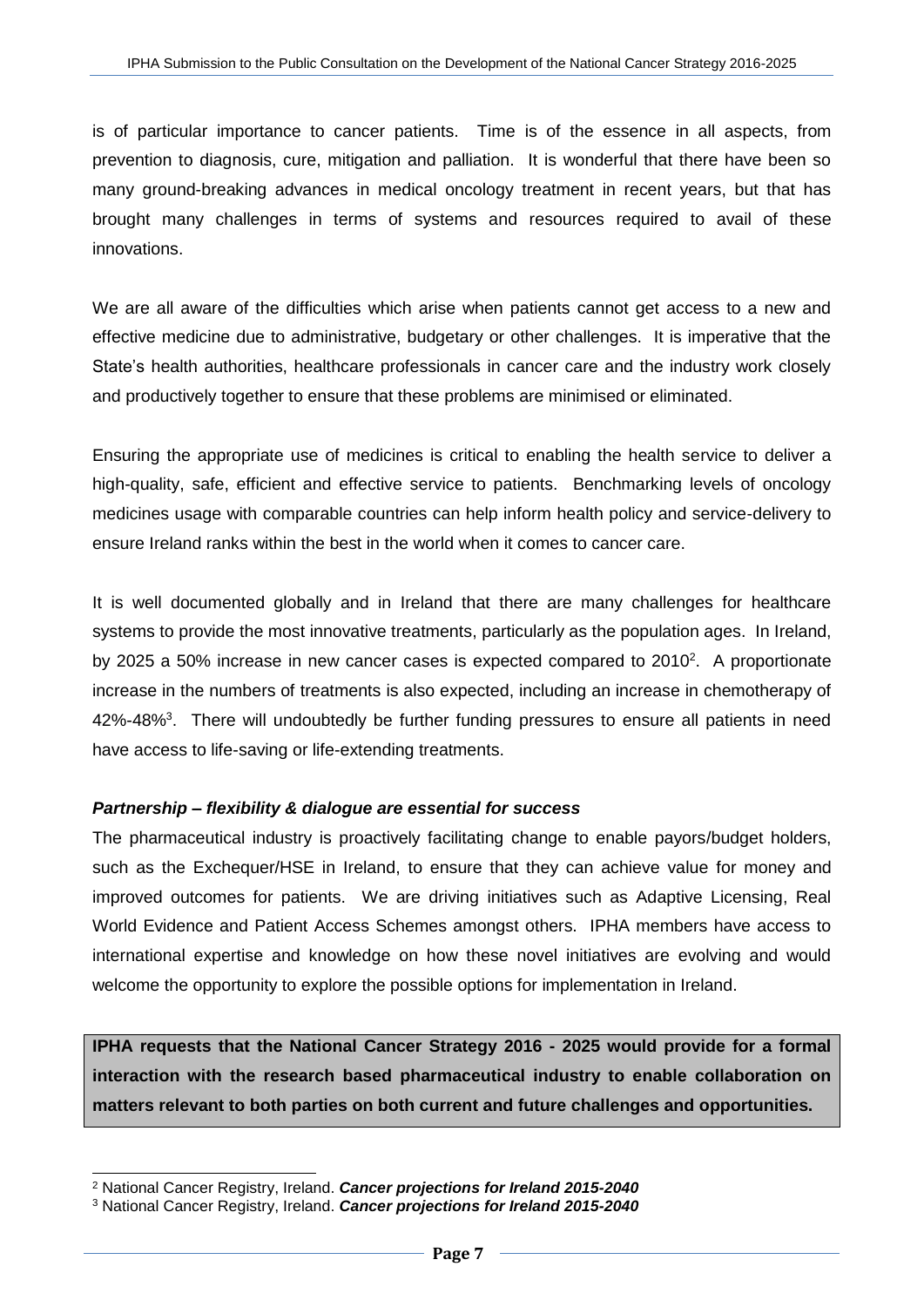## **MAKING EARLY ACCESS TO INNOVATION A KEY PERFORMANCE INDICATOR FOR 2016-2025**

Advances in medical care, including the use of innovative medicines and vaccines, have played a crucial part in the huge improvements seen in the health outcomes of the Irish population, with the resulting increases in life expectancy. This is nowhere more obvious than in the treatment of cancer, recent examples include:

- the 40% reduction in the recurrence of HER2+ Breast Cancer brought about by trastuzuma $b<sup>4</sup>$  and
- doubling of five year survival rates in Chronic Myeloid Leukaemia from 31% in the 1990s to 60% for those diagnosed from 2004 to 2010 through the introduction of imatinib<sup>5</sup>

The research and development of innovative medicines is complex and carries many risks. On average, only one or two of every 10,000 promising molecules will satisfy the extensive testing and regulatory requirements and make it all the way to the patient. The estimated cost of developing a new medicine is almost €1.4 billion and the process takes up to 12 years on average<sup>6</sup>. However, the benefits which arise from pharmaceutical innovation, as highlighted above, make the risk worthwhile. There is a complex balance to be struck in sharing the benefits of innovation between patients, payors and pharmaceutical companies who need to invest in ongoing Research & Development to sustain the capacity to innovate.

The contribution of pharmaceutical products to the improvement in outcomes in Ireland is noted by the National Cancer Registry in their report "Cancer in Ireland 1994-2012"<sup>7</sup>

*"For the majority of cancers, however, improvements in treatment are probably the major contributor to survival improvements. Most notably, the use of chemotherapy, either on its own or more frequently in combination with other treatment modalities, has increased markedly across the majority of relevant cancer types."*

## *The importance of early access to innovation and the reality in Ireland*

Cancer often presents as a rapidly progressive disease or is diagnosed at a late stage. New oncology drugs are often licenced initially only for late stage disease (with earlier stage disease

l

<sup>6</sup> ABPI (2012), *Time to Flourish – Inside Innovation: the Medicine Development Process* 7[http://www.ncri.ie/publications/statistical-reports/cancer-ireland-1994-2012-annual-report](http://www.ncri.ie/publications/statistical-reports/cancer-ireland-1994-2012-annual-report-national-cancer-registry)[national-cancer-registry](http://www.ncri.ie/publications/statistical-reports/cancer-ireland-1994-2012-annual-report-national-cancer-registry)

<sup>4</sup> <http://onlinelibrary.wiley.com/doi/10.1002/cncr.25347/pdf>

<sup>5</sup> <http://www.cancer.net/cancer-types/leukemia-chronic-myeloid-cml/statistics>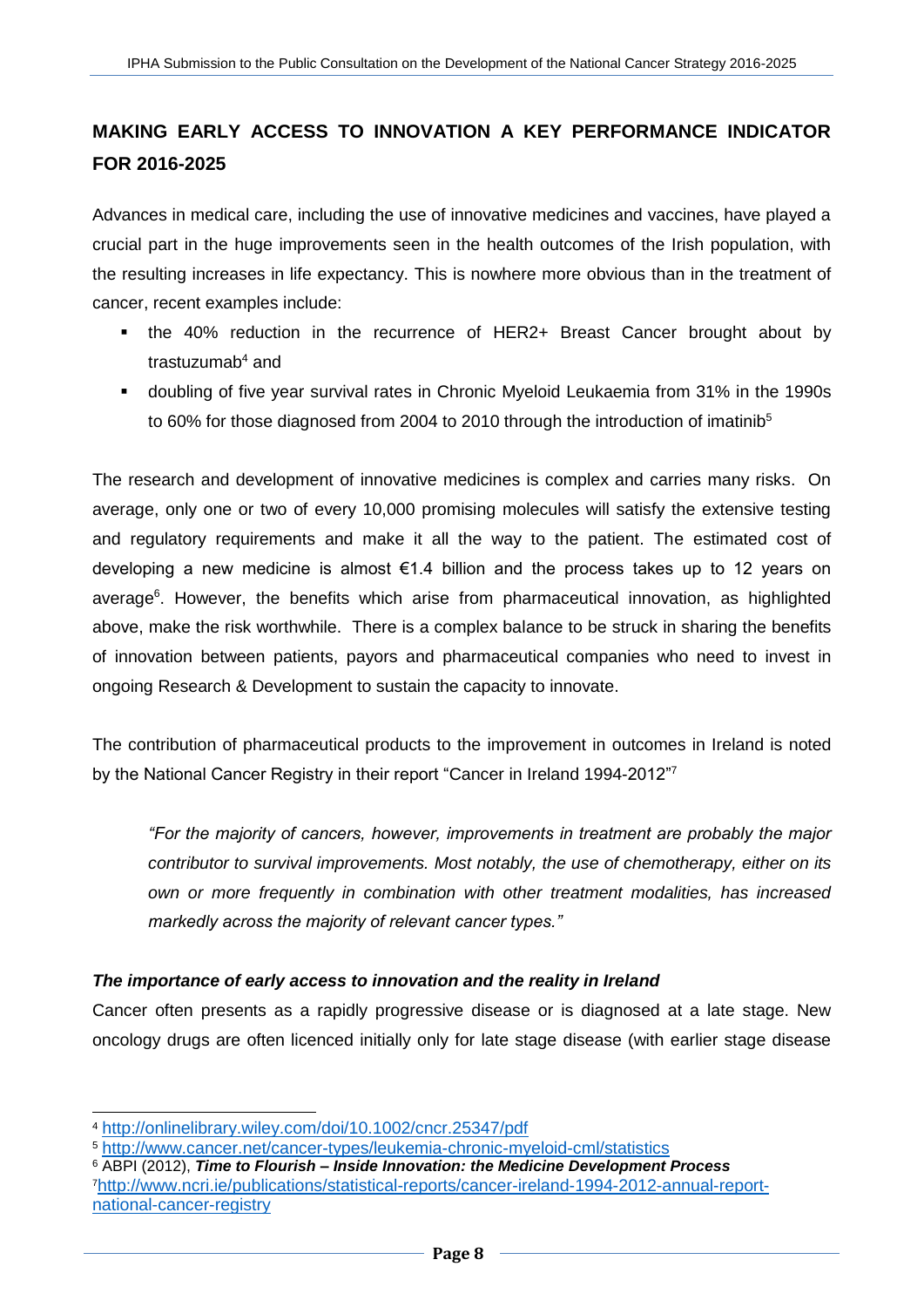taking longer to show survival benefit in clinical trials). This means that early access to new oncology drugs is critical for oncology patients and supports the NCCP's overall objectives.

Recognising the impact that these medicines can have on patients and their families, the pharmaceutical industry in Ireland has demonstrated its commitment to early pre-licence access for patients through local clinical trials and Early Access Programmes.

Unfortunately the time from the regulatory approval to patient access for oncology drugs is increasing in Ireland. Lengthy reimbursement discussions and pricing negotiations are causing unnecessary delays for patients in urgent need of new treatment options. To provide a measure of the timeframe from initial regulatory approval in Ireland to reimbursement approval, IPHA conducted an internal survey of members in July 2015 to determine the time it takes to make new oncology medicines available to all Irish patients. The survey covered 16 products from 13 IPHA companies, which received regulatory approval in the period 2011 to 2013. It was found that for these oncology medicines, the average time from regulatory approval to reimbursement approval was 566 days or approximately 18 months (range 293 days to 1,021 days), where the standard process sets out a timeframe of 180 days (excluding negotiations or other discussions).

This is clearly much longer than acceptable or desirable for all involved, most importantly, the patient and their treating physicians, and also, we take it, the NCCP, the HSE and Department of Health. It is clear, therefore, that both the State health authorities and the industry need to explore novel methods to reduce these delays in getting products to the patients who need them.

## *Examples of solutions – adaptive pathways*

The adaptive pathways approach (formerly known as 'adaptive licensing') is part of the European Medicines Agency's (EMA) efforts to improve timely access for patients to new medicines. The concept of adaptive pathways foresees either an initial approval in a well-defined patient subgroup with a high medical need and subsequent widening of the indication to a larger patient population, or an early regulatory approval (e.g. conditional approval) which is prospectively planned, and where uncertainty is reduced through the collection of post-approval data on the medicine's use in patients.

This approach is particularly relevant for medicines with the potential to treat serious conditions with an unmet medical need, such as cancer, and may reduce the time to a medicine's approval or to its reimbursement for targeted patient groups. It involves balancing the importance of timely patient access with the need for adequate, evolving information on a medicine's benefits and risks.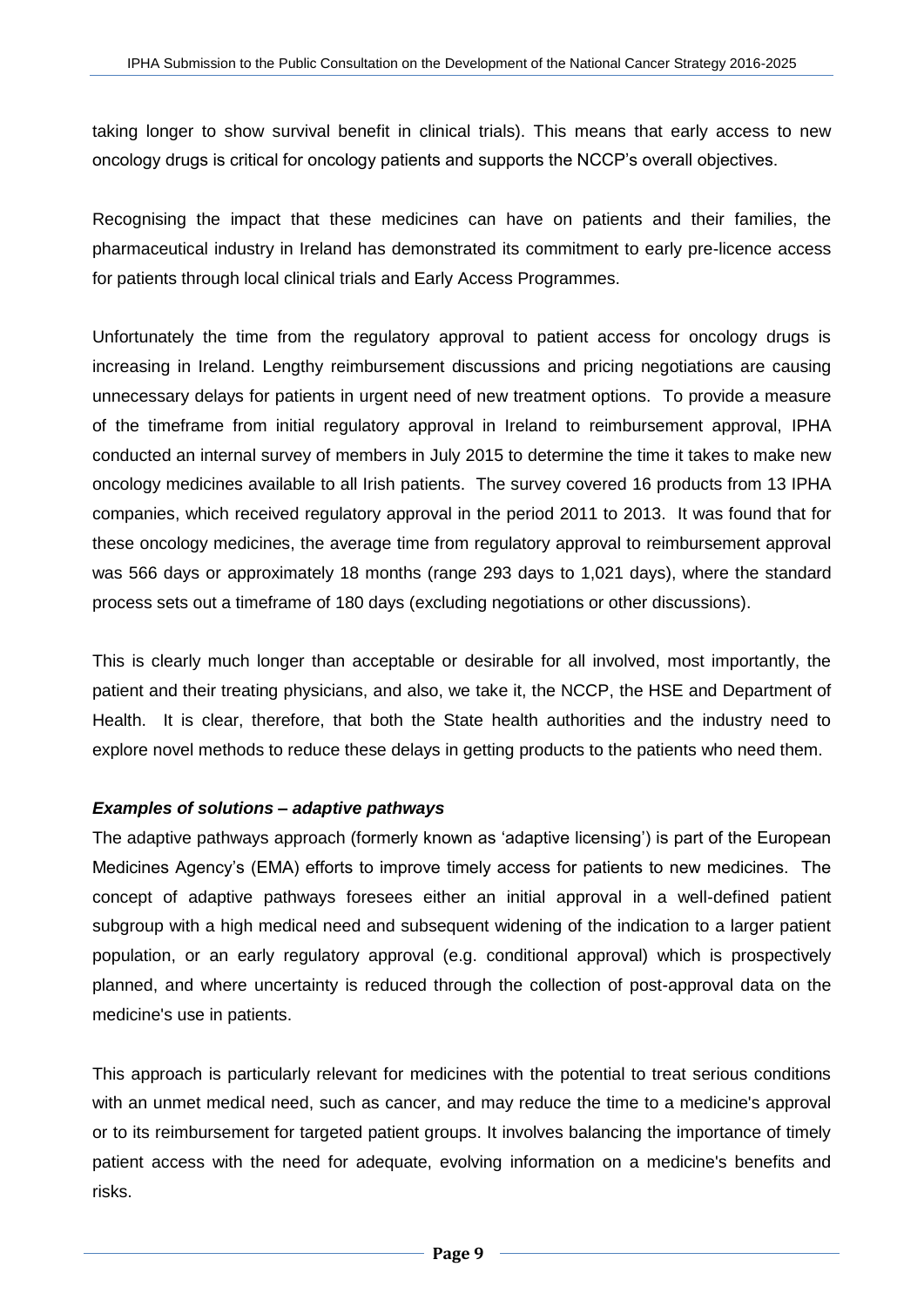In March 2014, the EMA began inviting companies to participate in a pilot project on adaptive pathways, and published a framework to guide discussions on individual pilot studies. EMA changed the name of its pilot project from adaptive licensing to adaptive pathways to better reflect the idea of a life-span approach to bringing new medicines to patients with clinical drug development, licensing, reimbursement, and utilisation in clinical practice and monitoring viewed as a continuum.

In some European countries, payors/budget holders provide immediate access to innovative drugs prior to or immediately after marketing authorisation. In the UK, under the Early Access to Medicine Scheme (EAMS), the Medicines and Healthcare products Regulatory Agency (MHRA) provides a scientific opinion on the benefit/risk balance of the medicine based on the data available at the time of the EAMS submission. The opinion lasts for a year and can be renewed. Following this, in England, EAMS medicines will be commissioned by the NHS to ensure that there is equity of access to eligible patients across the country. It does not replace the normal licensing procedure.

In France, the "Autorisations Temporaires d'Utilisation" ("Temporary Authorisations for Use") or ATU procedure is an exceptional measure making available medicinal products that have not yet been granted a Marketing Authorisation (MA). The ATU is issued by the ANSM (Agencie Nationale de Securitie du medicament et des produits de sante). The aim of ATUs is to provide early access to new promising treatments where a genuine public health need exists, i.e. in the treatment of patients suffering from serious disease and having reached a situation of therapeutic impasse. ATUs are granted as an exceptional and temporary measure, when the following conditions are met:

- 1. for the treatment of serious or rare diseases,
- 2. in the absence of a suitable therapeutic alternative (with a MA) available in France, and
- 3. there is presumed to be a positive benefit/risk ratio.

It is therefore important that those involved in the assessment of innovative treatments prioritise timely and predictable decision making processes. We urge all concerned to be flexible in terms of making effective and logical decisions without undue bureaucracy or unnecessary layers of decision-making. The industry is certainly willing to collaborate with the NCCP and the HSE to ensure the process does not delay patient access. For example, while there is already a process for Horizon Scanning for near term budgetary planning, the industry would be happy to engage in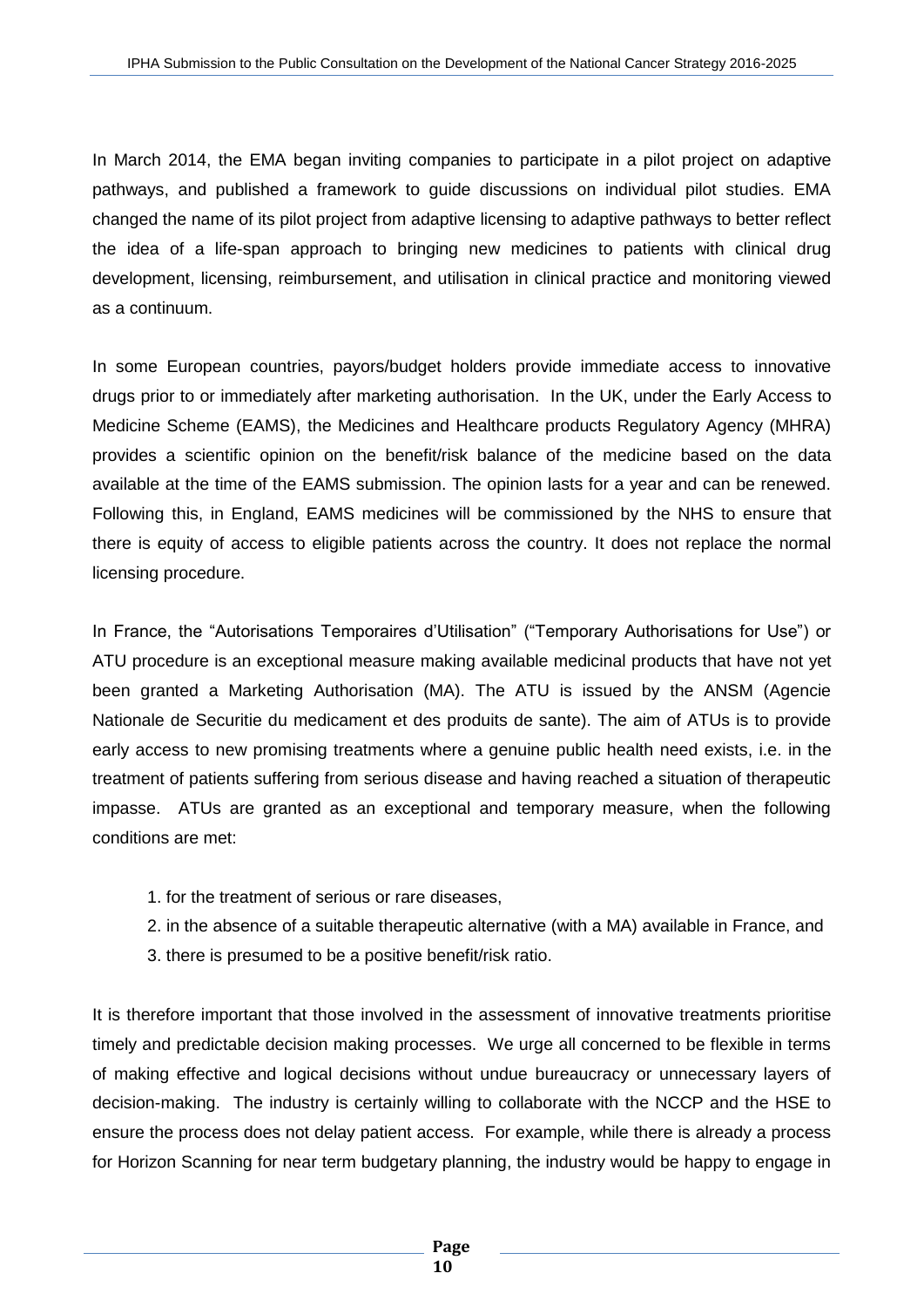a medium to long term horizon scanning conversation to allow for resource and systems planning for the NCCP.

### *Opportunity to endorse and measure early access to innovation*

In autumn 2015, IPHA and the relevant government departments and HSE will engage in substantive discussions on a successor agreement to the current framework agreement which expires on 31 October. We believe a key policy objective should be early access to innovative medicines for patients and predictable, stable pathways for new medicines approvals. This can be done in ways that are economically viable for the State and commercially sustainable for the industry. We will bring forward specific proposals for the Government on this. If we can agree a method for early and fast access, patients will benefit as clinicians will have the best treatments available for use. We believe this is achievable in the context of an overall agreement and will be highly beneficial for the operation of the next phase of the National Cancer Strategy.

**IPHA requests that early access to innovative medicines be included as a priority in the new National Cancer Strategy and that the time from Marketing Authorisation approval to patient access be included as a Key Performance Indicator of cancer services.**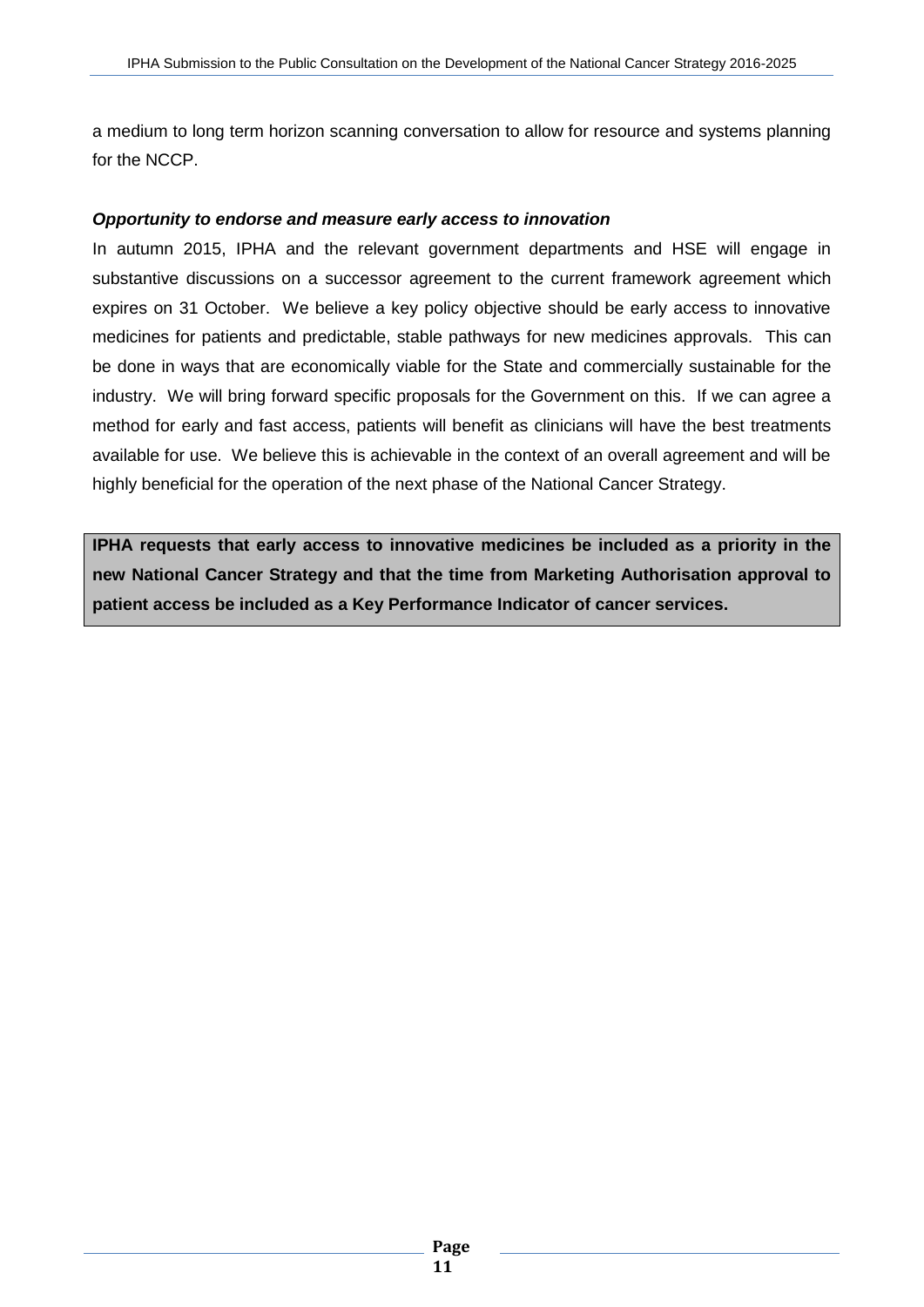## **BROADENING THE EVALUATION OF CANCER TREATMENTS AND STREAMLINING PHARMACOECONOMICS ASSESSMENTS**

In order for patients to gain access to new cancer medicines, the National Cancer Control Programme (NCCP) and ultimately the HSE must agree to reimburse them. IPHA recognises the need for appropriate review to assess the value of innovative cancer medicines. In the context of finite resources, pharmacoeconomics may help the decision maker to evaluate which programme, intervention or medicine represents the best value for money.

Pharmacoeconomics is the scientific discipline that compares the value of one intervention (medicine or treatment strategy) to another, it is a sub-discipline of [health economics.](https://en.wikipedia.org/wiki/Health_economics) A pharmacoeconomic study compares the cost (expressed in monetary terms) and effects (expressed in terms of monetary value, efficacy or enhanced [quality](https://en.wikipedia.org/wiki/Quality_of_life) of life) of a pharmaceutical product. Pharmacoeconomic studies serve to guide optimal healthcare resource allocation in a standardised and scientifically grounded manner. These may otherwise be known Health Technology Assessments (HTA).

#### *Challenges with standard pharmacoeconomic evaluation in oncology*

Pharmacoeconomic assessment of cancer medicines in an Irish context is not without its challenges. The Willingness to Pay (WTP) threshold is fundamental to pharmacoeconomic analyses i.e. what we are prepared to pay for improved outcomes. However, the current WTP threshold may be considered more appropriate for chronic disease rather than end of life. Pharmacoeconomic analyses from an Irish perspective are also difficult due to the absence of a standardised costs database and the lack of utility data for the Irish population. Orphan cancer medicines present a particular difficulty due to the rarity of these patient populations and the associated data limitations. Science is evolving rapidly with novel chemotherapy, biologics and immuno oncology therapies presenting particular new challenges for cancer drug evaluation.

Currently the NCCP and the HSE work together to evaluate oncology medicines for reimbursement. The standard system involves the pharmaceutical company submitting a HTA to the National Centre for Pharmacoeconomics (NCPE) to demonstrate the benefit of the product compared to the standard of care, in comparison to the cost implications of the introduction of the treatment (a cost-effectiveness analysis). This process applies to all therapy areas. For oncology medicines a separate clinical review is conducted by the NCCP Technology Review Group comprising clinical experts in the designated tumour type.

Cost effectiveness/cost utility analyses have been the primary methodologies used to inform the evaluation process, however these are not the only approaches which may be relevant.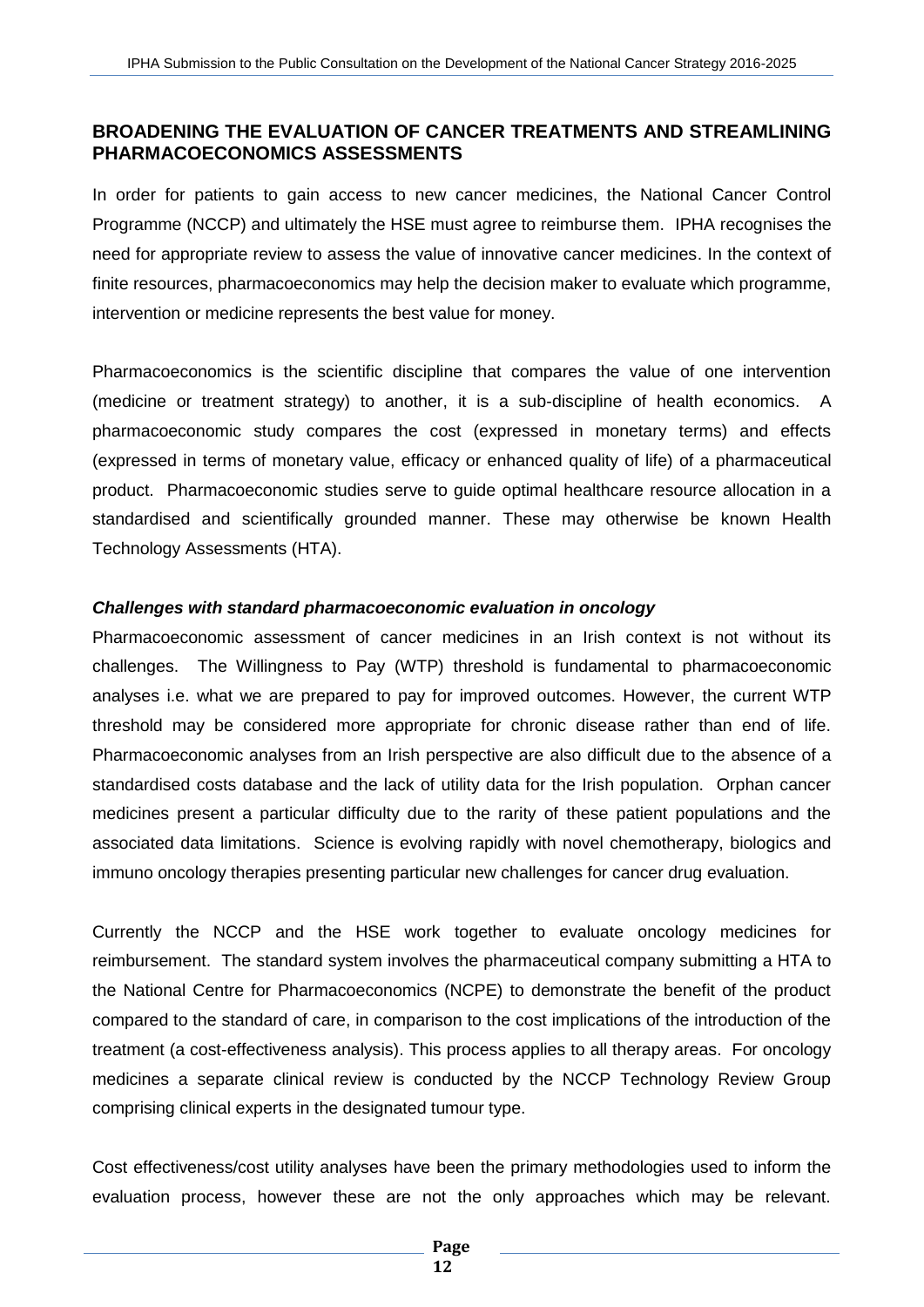Additional methods such as Multi-Criteria Decision Analysis (MCDA) and/or comparative clinical effectiveness rather than cost effectiveness could be considered when Cost Effectiveness (CE)/Cost Utility Analyses (CUA) are difficult or impossible due to local data gaps, orphan incidence etc. Where CUA/CE is not possible, this Clinical Review conducted by the NCCP Technology Review Group could play a more central role in informing the reimbursement decision.

These relevant analyses are then considered in order to make the reimbursement decision, however, there are many difficulties associated with the standard HTA process which make it very challenging for making decisions for end of life treatments as opposed to those for chronic disease. It is also true that the future of cancer research and innovation will bring new indications to existing medicines and the increasing use of biologics and other therapies in combination. The current HTA threshold and process does not facilitate the evaluation of combination medicines. Thus other clinical, ethical and social considerations are important in the review of new cancer medicines; in many Scandinavian/EU countries, the societal perspective is incorporated in the decision making process to reflect broader societal benefits, including cost offsets in nonmedicine budgets and people living with cancer continuing to contribute to society as a result for many years.

## *Addressing the challenges – Real World Evidence (RWE) and other data collection*

The challenge of measuring outcomes for Irish cancer patients looking forward is one faced by healthcare professionals, the Department of Health, the NCCP and the industry. Through collaboration across all stakeholders these outcomes can be measured and evaluated in a transparent, timely manner. As we enter the era of adaptive licensing, avenues to capture clinical effectiveness/real world evidence will become more important in addressing uncertainty and evaluating longer term risk/benefits with new cancer medicines.

As scientifically credible, anonymised patient-level data becomes more accessible around the globe, real-world evidence is becoming the new currency in healthcare. Healthcare decisions can now be better informed based on millions of patient experiences in the real world, supplementing randomized clinical trials that typically involve thousands of patients in a controlled setting. Using RWE, patients, clinicians and budget holders can better assess the value of treatments and services based on actual health outcomes and the total cost of care.

It is widely acknowledged that the availability and comparability of data in the broader Irish healthcare setting is a challenge, and this is also the case in oncology. With increasing demands on cancer services and funding, it is imperative that data is collected in a systematic way to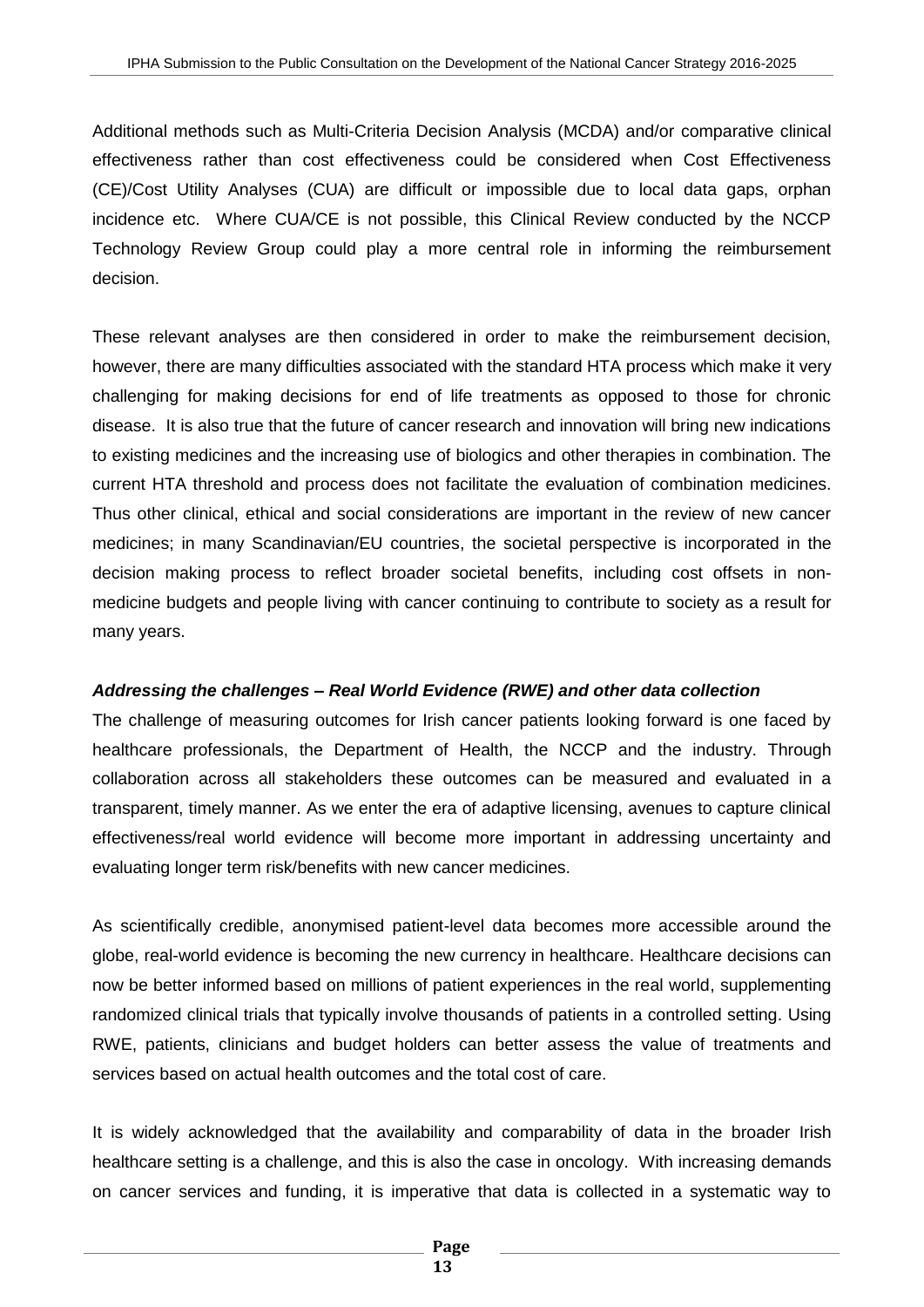facilitate informed decision making. There is evidence from the Systemic Anti-Cancer Therapy system in the UK that this can achieve many outcomes in terms of infused medicines' delivery alone, including:

- **Provide evidence and information for service planning reducing waiting times, improve** patient throughput and make visible areas for service efficiency improvement
- **Provide mechanism for monitoring of wastage and financial governance**
- **•** Monitoring adherence to guidelines
- **Management of State approved patient access schemes.**

IPHA members are in many cases currently working on an ad hoc basis across a number of registries; the industry is willing to engage with the NCCP to develop a strategy for the collection and management of these types of data. IPHA companies often have access to resources and knowledge at a global level that could provide much assistance to the NCCP in managing oncology data.

## *Ensuring efficient evaluation processes facilitate good decisions and timely access*

The difficulties outlined above contribute to increasing the complexity of the reimbursement decision which can in turn result in delays for patients in accessing medicines. Therefore, the industry would like to work closely with the HSE, the NCCP and all relevant parties to ensure that the systems and processes required to make timely, rational and effective decisions are in place, fit for purpose and are properly implemented. To achieve this, IPHA requests that the following items be considered:

**Additional methodologies to inform the evaluation process could be considered where cost utility/effectiveness analysis is not possible. In such instances, the Clinical Review conducted by the NCCP Technology Review Group could play a more central role in informing the reimbursement decision.** 

**Efficient pharmacoeconomic review through a clear assessment process with defined timelines for reimbursement decisions should be implemented and measured for all new cancer medicines.**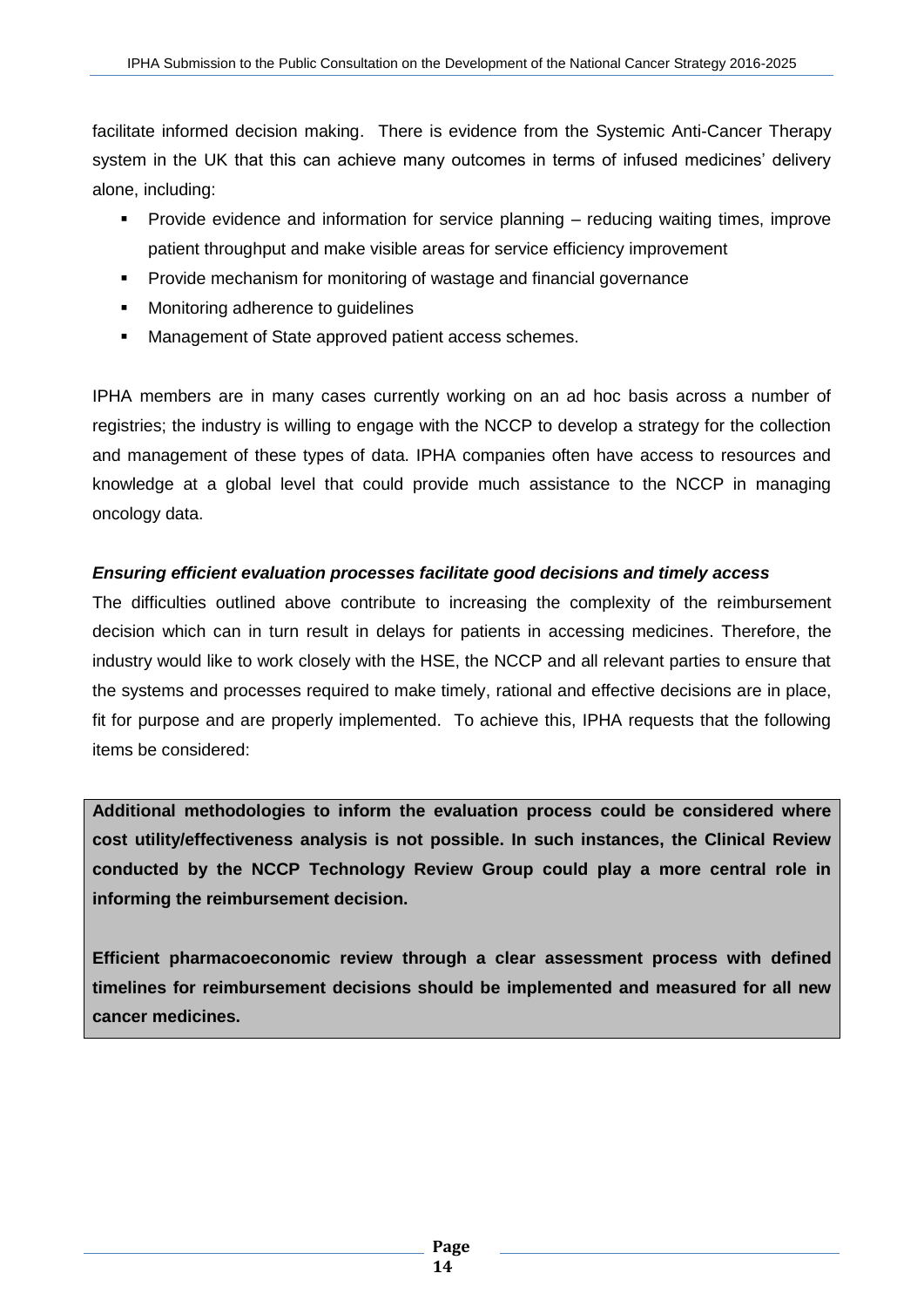## **DRIVING CLINICAL RESEARCH INTENSITY TO A NEW LEVEL IN IRELAND**

Clinical research is vital for innovation in oncology treatment. The number of drugs in the oncology pipeline is four times the size of the next largest therapeutic class and with the global market for oncology drugs, including supportive care, reaching \$100 billion in 2014<sup>8</sup>.

Clinical trials of cancer medicines examine the use of new or existing drugs, or combinations of these, to treat cancer with the final aim of improving survival and quality of life. Without clinical trials, it would not be possible to develop new more effective treatments. IPHA members have a key role to play in bringing global clinical trials to Ireland, as well as supporting local clinical trials, conducting these either independently or in partnership with research institutions such as ICORG.

#### *Benefits of a robust clinical trial environment in Ireland*

IPHA members provide cost savings for the State through the provision of medicines for clinical trial purposes. The estimated cost of drugs provided for ICORG managed clinical trials between 2012 and 2014 is €18m<sup>9</sup>. This does not include the cost of drugs provided through other trials. Recent ICORG figures indicate that, in Ireland, nine major pharmaceutical companies, all IPHA members, have an estimated current investment of €32m in clinical trials with this expected to increase to €100m by 2020. ICORG managed trials alone have recruited more than 5,600 patients between 2006 and 2013 with a further 2,329 patients in 2014.

Clinical trials may provide cancer patients in Ireland with early access to innovative therapies. They also play a valuable role in growing scientific knowledge and in ensuring that Irish clinicians have sufficient access to meaningful research opportunities. Drug development clinical trials that fail to demonstrate expected treatment benefit may still yield valuable scientific information about a disease.

Pharmaceutical companies also support preclinical research, supporting such academic institutions as the Molecular Therapeutics for Cancer, Ireland (MTCI). This investment in research and development has a positive economic impact, nurturing collaboration among diverse stakeholders, from SMEs to academia, creating new jobs and making Ireland a more attractive location for clinical scientists in oncology and clinicians who are involved in research.

#### *Importance of supporting and developing Clinical Research*

However, while oncology is the most advanced therapeutic sector in Ireland with respect to clinical trial activity, Ireland itself is an under-performer globally as a preferred location for clinical

l

<sup>8</sup> IMS Institute (2015) *Global oncology trend report*

<sup>9</sup> <http://icorg.ie/international-clinical-trials>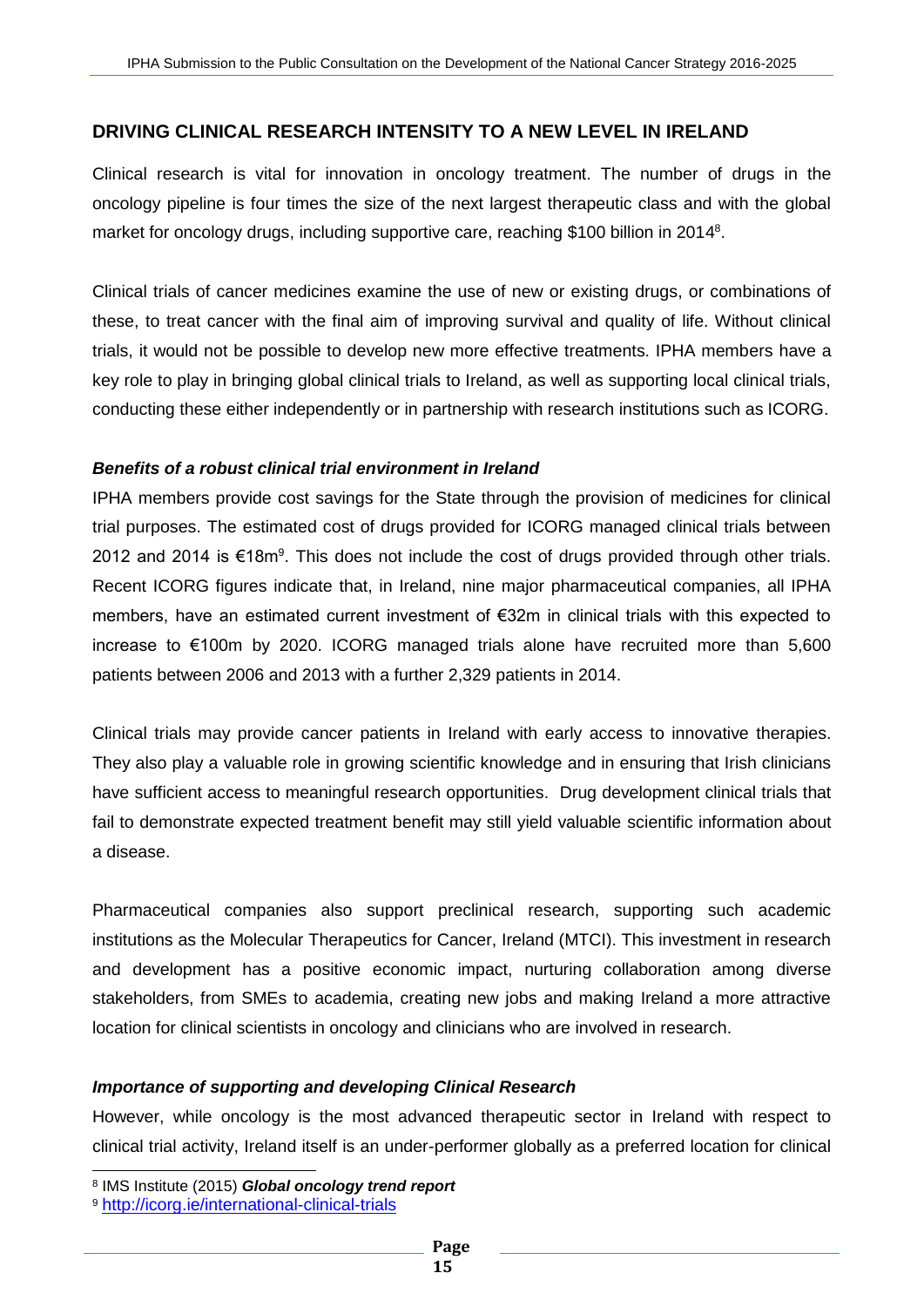trials. This is mainly due to the lack of an integrated approach and the resulting difficulties (mostly administrative and bureaucratic) that make it challenging for Ireland to compete for participation in many international trials. The lack of a comprehensive infrastructure to facilitate research was commented on by the previous review panel (A Strategy for Cancer Control 2006) and what currently exists, does not appear to be co-ordinated to best effect.

Ireland should position itself as a primary site for high quality integrated oncology research from bench to bedside. IPHA recommend that one of the key areas for inclusion in the new Cancer Strategy is the need for a clear strategic vision for cancer research in Ireland. IPHA members can contribute to the development of this research agenda. We will work collaboratively with State organisations, the Department of Health, HSE and particularly the Health Research Board, in advancing this goal, as well as continuing to build our partnerships with academic and non-Governmental organisations in the area. In particular, IPHA requests that the Steering Group considers the following items:

**To create a strategic multidisciplinary research agenda that provides a vision for oncology research in Ireland with adequate funding for the HRB to promote this, with input from the pharmaceutical industry.**

**To support the strategic vision with the appropriate infrastructure, to include:**

- **Establishment of a national Research Ethics Board for multi-institutional studies, as has been done in other jurisdictions.**
- **Promote participation in clinical trials in general (particularly in oncology) as a platform for increasing Ireland's scientific knowledge. This should ultimately lead to better outcomes for cancer sufferers, but would also provide them with the possibility of early access to potential new medicines.**
- **Establish an integrated laboratory R&D network to underpin translational oncology research and support the evaluation of pharmaceutical oncology pipelines.**
- **Ensure ICORG's continued successful increase in clinical trial participation by providing funding via the HRB, ring-fenced for oncology research.**
- **Establishment of a national Biobank to underpin oncology research and support evaluation of pharmaceutical oncology pipelines. This is essential for Clinical and Academic researchers who require human tissue samples for research.**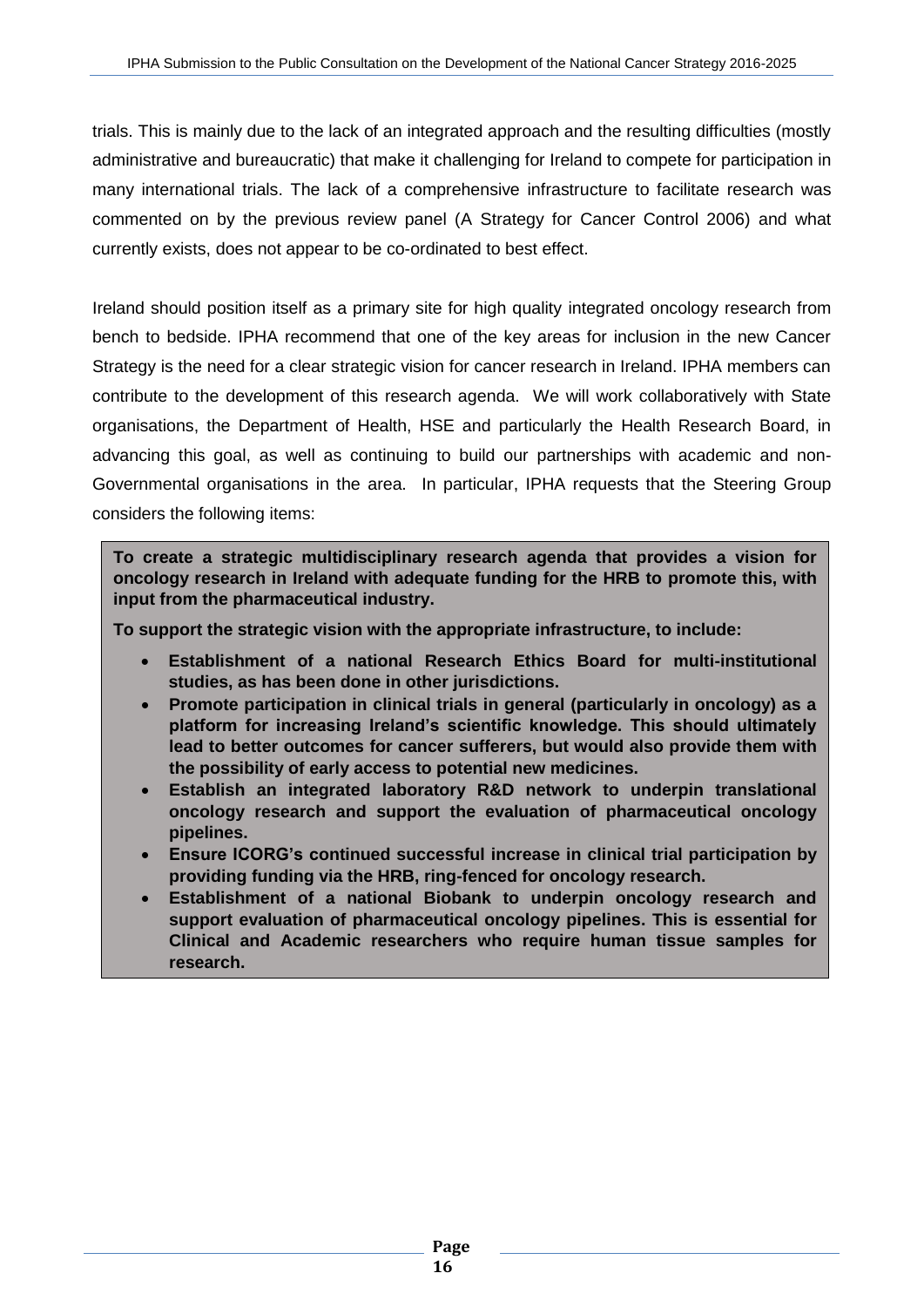## **APPENDIX – EXAMPLES OF ACTIVITIES SUPPORTED BY IPHA COMPANIES**

## 1. BIOMARKER TESTING

Collaboration between a number of IPHA companies has helped to establish three national Centres of Excellence for predictive biomarker testing for oncology patients. This set-up was enabled through financial & administrative support from pharmaceutical companies and leveraged best in class international standards. Predictive testing stratifies patients into two groups, those that respond to a specific therapy and those that don't. This helps ensure the correct selection of patients for oncology therapies enabling better outcomes and significantly reducing the cost burden for the HSE. This can and has enabled early access to patients receiving certain therapies through supporting the validation and clinical implementation of the appropriate biomarker tests for the relevant patients.

## 2. COMPASSIONATE USE PROGRAMMES

The industry recognises the challenges faced by the healthcare system in the period between the completion of clinical trials and new medicines receiving their marketing authorisation and ultimately reimbursement. While the EMA adaptive licensing pathway may address this issue for a small number of medicines up to the time of marketing authorisation, companies do take a broader approach on occasion, through the roll out of compassionate use programmes for new molecules. In doing so industry takes on the responsibility for funding these patients, beyond the point of marketing authorisation up to the time of reimbursement; with the increase in length of time to reimbursement, examples exist where compassionate use programmes have run for close to two years.

## 3. EDUCATIONAL SUPPORT

The role of the pharmaceutical industry in providing educational support to healthcare and associated professionals cannot be underestimated, and this is especially evident in the oncology field. Some examples of initiatives provided by pharmaceutical companies over the duration of the first National Cancer Control Strategy include, but are not limited to:

- Independent funding for training (e.g. SpR Education Programme in Medical Oncology)
- Ongoing CPD/CME training across a range of tumour types
- Fellowships for overseas placements (e.g. ISMO fellowship to Memorial Sloan Kettering)
- Support for MDT meetings
- Facilitation and support of disease specific fora, such as All Ireland Cancer Conferences in Breast, Lung, Colorectal, Ovarian, Melanoma and Lymphoma, which take place annually or biennially